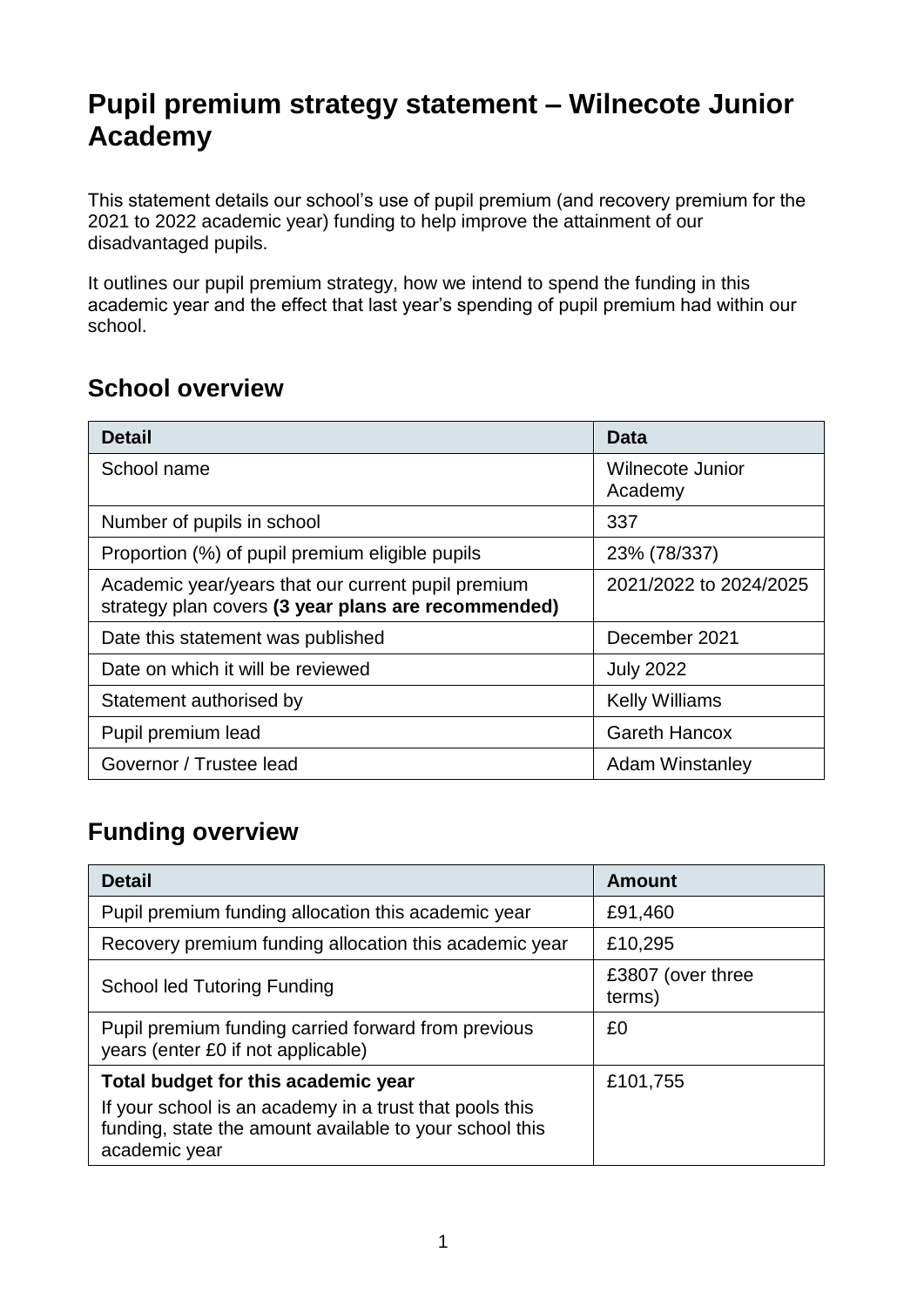# **Part A: Pupil premium strategy plan**

## **Statement of intent**

At Wilnecote Junior Academy we want all of our children, regardless of their background or circumstances, to enjoy their time at our school, make good progress and achieve in all subjects. This is the focus of our Pupil Premium Strategy – to support disadvantaged children in achieving this goal.

Our belief is for every child to have the opportunity to experience a rich, holistic curriculum, gaining a well-rounded education that is enhanced by enrichment opportunities and memorable moments that excite and encourage lifelong learning.

- Our ethos is inclusivity and the curriculum reflects this, this is underpinned with a focus on developing positive emotional health and well-being for all of our children – equipping children with the emotional skills for them to access the curriculum.
- Rich CPD for staff is identified and implemented to ensure that quality first teaching is available to all children.
- Rigorous procedures are in place to ensure that progress is carefully tracked and therefore support can be implemented effectively.
- Our approach will be rooted in robust diagnostic assessment, not assumptions about the impact of disadvantage.
- We want all staff to take responsibility for disadvantaged children's outcomes and raise expectations of what they can achieve, ensuring they are challenged in their work.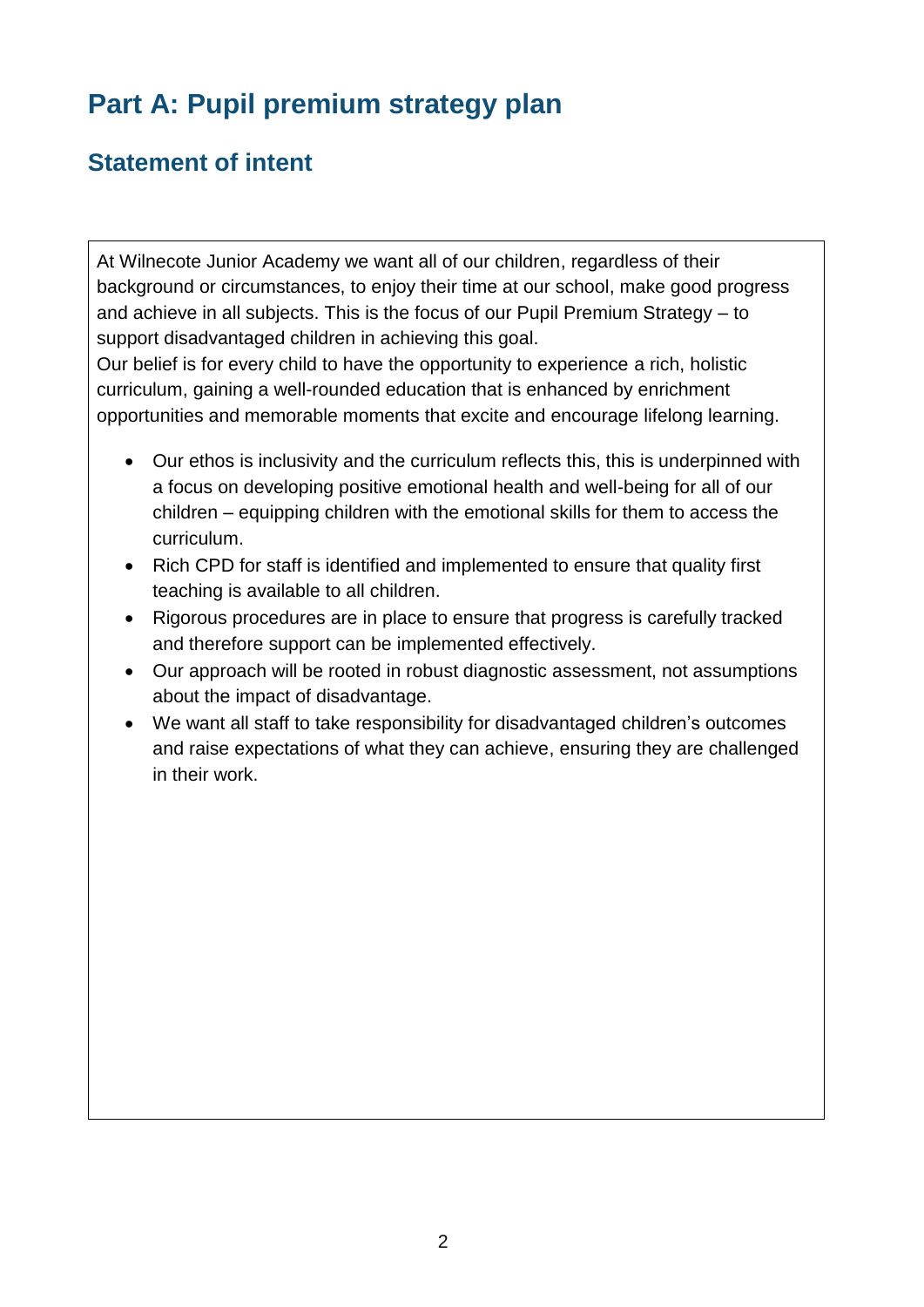# **Challenges**

This details the key challenges to achievement that we have identified among our disadvantaged pupils.

| <b>Challenge</b><br>number | <b>Detail of challenge</b>                                                                                                                                                                                                                              |                                                                                              |        |           |        |  |
|----------------------------|---------------------------------------------------------------------------------------------------------------------------------------------------------------------------------------------------------------------------------------------------------|----------------------------------------------------------------------------------------------|--------|-----------|--------|--|
| 1                          | Internal and external assessments indicate that attainment among<br>disadvantaged pupils is below that of non-disadvantaged pupils. Data in the<br>table below is from end of KS2 assessments 2021.                                                     |                                                                                              |        |           |        |  |
|                            |                                                                                                                                                                                                                                                         | Percentage of children<br>Percentage of children<br>achieving Greater Depth<br>achieving ARE |        |           |        |  |
|                            |                                                                                                                                                                                                                                                         | <b>PP</b>                                                                                    | Non PP | <b>PP</b> | Non PP |  |
|                            | Reading                                                                                                                                                                                                                                                 | 67                                                                                           | 82     | 28        | 41     |  |
|                            | Writing                                                                                                                                                                                                                                                 | 67                                                                                           | 67     | 17        | 16     |  |
|                            | <b>Maths</b>                                                                                                                                                                                                                                            | 78                                                                                           | 90     | 28        | 54     |  |
|                            | <b>GPS</b>                                                                                                                                                                                                                                              | 61                                                                                           | 70     | 22        | 23     |  |
| 2                          | Not all disadvantaged children have positive life experiences out of school.<br>Financial difficulties may be encountered by some families, resulting in limited<br>access to some learning activities (e.g. educational visits and residential stays). |                                                                                              |        |           |        |  |
| 3                          | Data from parent/teacher consultations and parent questionnaires indicates<br>that not all parents from children of disadvantaged backgrounds are engaged<br>with the school and their child's learning.                                                |                                                                                              |        |           |        |  |
| 4                          | Our attendance data for 2020-21 indicates that attendance from disadvantaged<br>children is 5.5% lower than non-disadvantaged pupils. (92.22%: 97.68%)                                                                                                  |                                                                                              |        |           |        |  |
|                            | During the academic year 2020-21 8% of pupils were persistent absentees. Of<br>these children, 67% were disadvantaged.                                                                                                                                  |                                                                                              |        |           |        |  |
|                            | Internal assessments and observations demonstrate that absenteeism is<br>negatively impacting upon disadvantaged pupils' progress.                                                                                                                      |                                                                                              |        |           |        |  |

#### **Intended outcomes**

This explains the outcomes we are aiming for **by the end of our current strategy plan**, and how we will measure whether they have been achieved.

| <b>Intended outcome</b>                                                                          | <b>Success criteria</b>                                                                                                                                                                  |
|--------------------------------------------------------------------------------------------------|------------------------------------------------------------------------------------------------------------------------------------------------------------------------------------------|
| Challenge 1                                                                                      | Ensure that all pupils achieve quality first teaching:                                                                                                                                   |
| Improved progress and<br>attainment in maths,<br>reading and writing in<br>disadvantaged pupils. | • CPD on school priorities.<br>Coaching programme - including ECT teachers and<br>middle leaders.<br>There is a consistent approach to improving the<br>$\bullet$<br>learning provision. |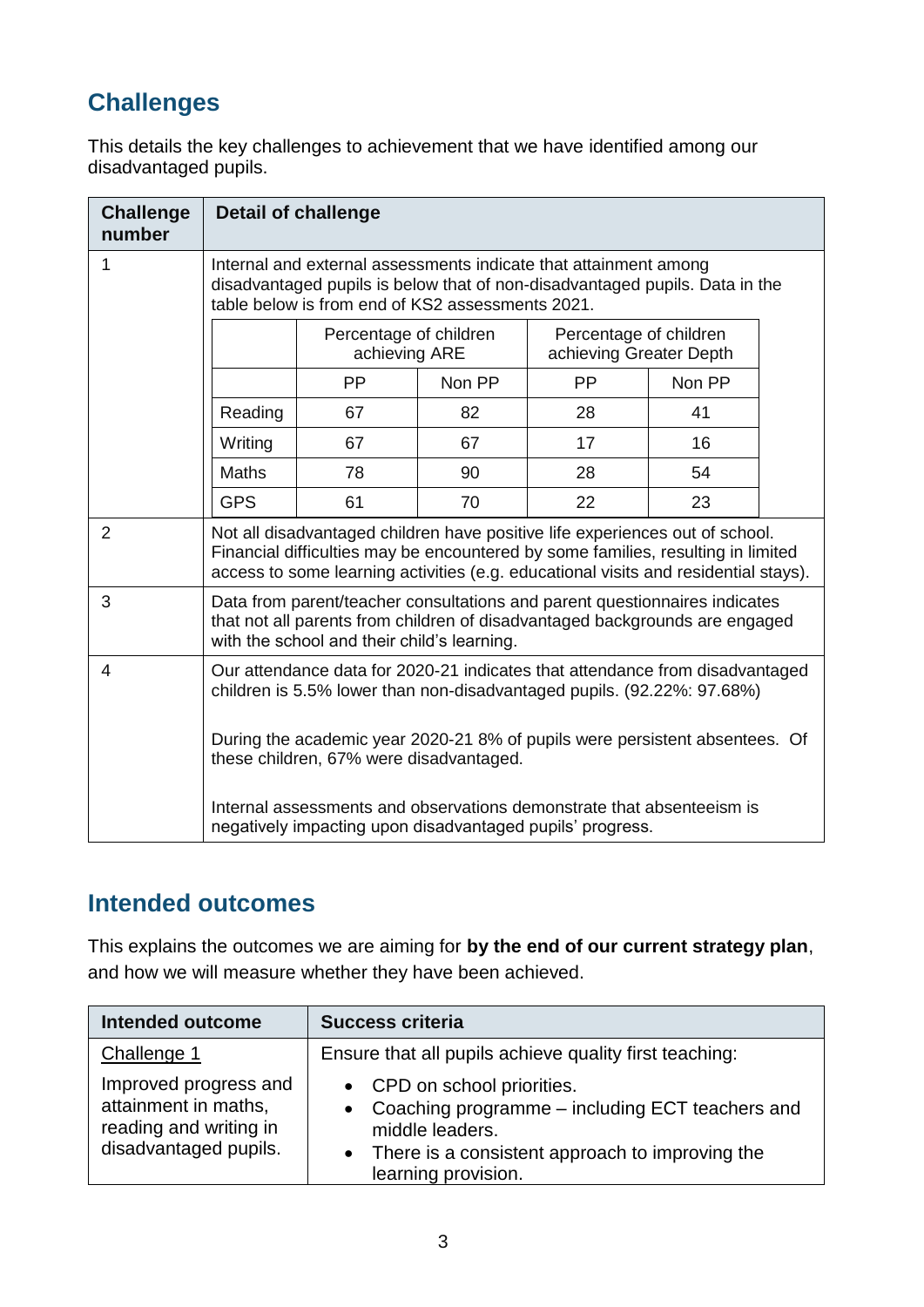|                                                                                  | All teachers know how to analyse class data and un-<br>$\bullet$<br>derstand how to prioritise intervention.<br>All teachers know the disadvantaged children, their<br>$\bullet$<br>attainment and progress within the context of the<br>class and the cohort.<br>All teachers understand the importance of progress<br>$\bullet$<br>in the context of the disadvantaged pupils.<br>Vulnerable groups and their needs/outcomes are a<br>$\bullet$<br>whole school performance management target.<br>Leaders consistently model a 'no excuses' culture<br>$\bullet$<br>where barriers are quickly addressed.<br>Target setting avoids stereo-typing.<br>$\bullet$<br>Staff demonstrate the same high expectations for all.<br>$\bullet$<br>Children are identified, including PP children who will<br>$\bullet$<br>benefit from attending additional tutor sessions.<br>All adults linked to the child's learning are fully aware<br>$\bullet$<br>of their needs, targets and the planning for the fol-<br>lowing week.<br>Interventions are planned with realistic and achieva-<br>$\bullet$<br>ble goals, therefore promoting progress. |
|----------------------------------------------------------------------------------|------------------------------------------------------------------------------------------------------------------------------------------------------------------------------------------------------------------------------------------------------------------------------------------------------------------------------------------------------------------------------------------------------------------------------------------------------------------------------------------------------------------------------------------------------------------------------------------------------------------------------------------------------------------------------------------------------------------------------------------------------------------------------------------------------------------------------------------------------------------------------------------------------------------------------------------------------------------------------------------------------------------------------------------------------------------------------------------------------------------------------------------|
| Improved writing<br>attainment for<br>disadvantaged pupils at<br>the end of KS2. | KS2 writing outcomes in 2024/25 (current year three<br>cohort) show that the % gap between disadvantaged pupils<br>meeting the expected standard and non-disadvantaged<br>pupils is less than 10%.                                                                                                                                                                                                                                                                                                                                                                                                                                                                                                                                                                                                                                                                                                                                                                                                                                                                                                                                       |
| Improved reading<br>attainment among<br>disadvantaged pupils.                    | KS2 writing outcomes in 2024/25 (current year three<br>cohort) show that the % gap between disadvantaged pupils<br>meeting the expected standard and non-disadvantaged<br>pupils is less than 15%.                                                                                                                                                                                                                                                                                                                                                                                                                                                                                                                                                                                                                                                                                                                                                                                                                                                                                                                                       |
| Improved maths<br>attainment for<br>disadvantaged pupils at<br>the end of KS2.   | KS2 writing outcomes in 2024/25 (current year three<br>cohort) show that the % gap between disadvantaged pupils<br>meeting the expected standard and non-disadvantaged<br>pupils is less than 10%.                                                                                                                                                                                                                                                                                                                                                                                                                                                                                                                                                                                                                                                                                                                                                                                                                                                                                                                                       |
| Challenge 2<br>All children are able to                                          | Our curriculum is fully inclusive, with all children<br>$\bullet$<br>accessing all curriculum experiences.                                                                                                                                                                                                                                                                                                                                                                                                                                                                                                                                                                                                                                                                                                                                                                                                                                                                                                                                                                                                                               |
| access the full<br>$curricular - including$                                      | All disadvantaged pupils are offered music lessons at<br>$\bullet$<br>a significantly reduced rate.                                                                                                                                                                                                                                                                                                                                                                                                                                                                                                                                                                                                                                                                                                                                                                                                                                                                                                                                                                                                                                      |
| learning experiences<br>such as educational<br>visits and residential<br>stays.  | Priority places at extra-curricular clubs and sports<br>$\bullet$<br>team opportunities are offered to disadvantaged<br>pupils                                                                                                                                                                                                                                                                                                                                                                                                                                                                                                                                                                                                                                                                                                                                                                                                                                                                                                                                                                                                           |
|                                                                                  | The school provides funding towards visitors and<br>$\bullet$<br>educational experiences/ visits.                                                                                                                                                                                                                                                                                                                                                                                                                                                                                                                                                                                                                                                                                                                                                                                                                                                                                                                                                                                                                                        |
| Challenge 3                                                                      | Regular positive contact with parents.<br>$\bullet$                                                                                                                                                                                                                                                                                                                                                                                                                                                                                                                                                                                                                                                                                                                                                                                                                                                                                                                                                                                                                                                                                      |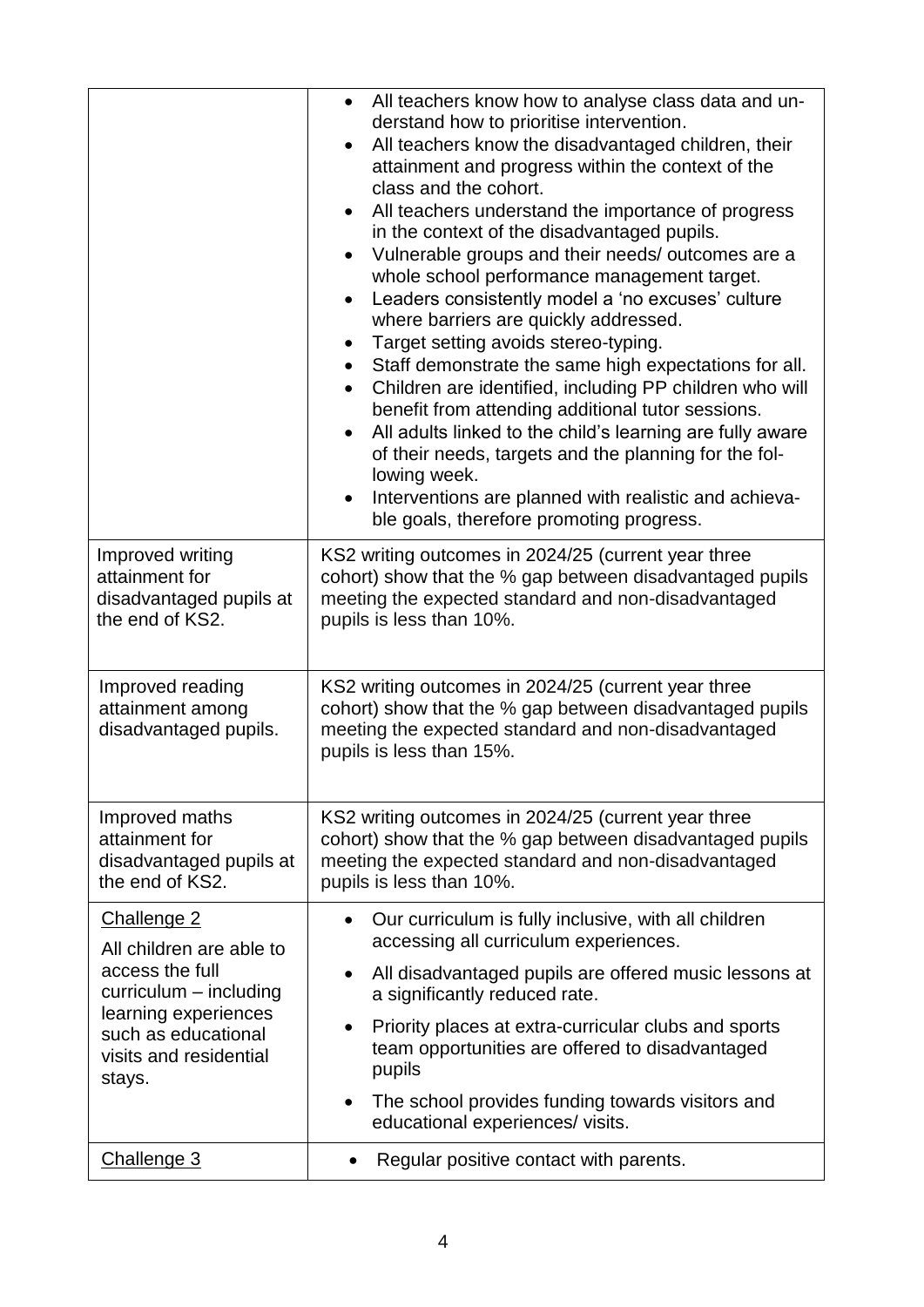| To improve parental<br>interaction with the<br>school and their child's                                       | Use of social media platforms to celebrate children's<br>$\bullet$<br>learning and also to highlight experiences available<br>to the children on a daily basis.                                                                                                                                                                                                        |
|---------------------------------------------------------------------------------------------------------------|------------------------------------------------------------------------------------------------------------------------------------------------------------------------------------------------------------------------------------------------------------------------------------------------------------------------------------------------------------------------|
| life at school (learning<br>and development).                                                                 | Ensuring parents of Pupil Premium children are able<br>$\bullet$<br>to attend parents' evening (physical/virtual)                                                                                                                                                                                                                                                      |
|                                                                                                               | Ensuring parents of Pupil Premium children are<br>targeted for any parent workshops that are put on at<br>school.                                                                                                                                                                                                                                                      |
|                                                                                                               | Sharing good behaviour and successes with parents<br>through 'Marvellous Me'.                                                                                                                                                                                                                                                                                          |
|                                                                                                               | Effective staff communication throughout the year<br>(transition to next class), regarding any difficulties<br>surrounding Pupil Premium families, with sensitivity<br>and GDP policy adhered to at all times.                                                                                                                                                         |
|                                                                                                               | We offer a homework club specifically for pupil<br>premium children.                                                                                                                                                                                                                                                                                                   |
|                                                                                                               | If school closures occur we will ensure parents have<br>access of devices to communicate with school.                                                                                                                                                                                                                                                                  |
| Challenge 4                                                                                                   | Sustained high attendance from 2024/25 demonstrated by:                                                                                                                                                                                                                                                                                                                |
| To achieve and sustain<br>improved attendance<br>for all pupils,<br>particularly our<br>disadvantaged pupils. | the overall absence rate for all pupils being no more<br>than 4%, and the attendance gap between disadvan-<br>taged pupils and their non-disadvantaged peers being<br>reduced by 5%.<br>the percentage of all pupils who are persistently absent<br>$\bullet$<br>being below 8% and the figure among disadvantaged<br>pupils being no less than 10% below their peers. |
|                                                                                                               |                                                                                                                                                                                                                                                                                                                                                                        |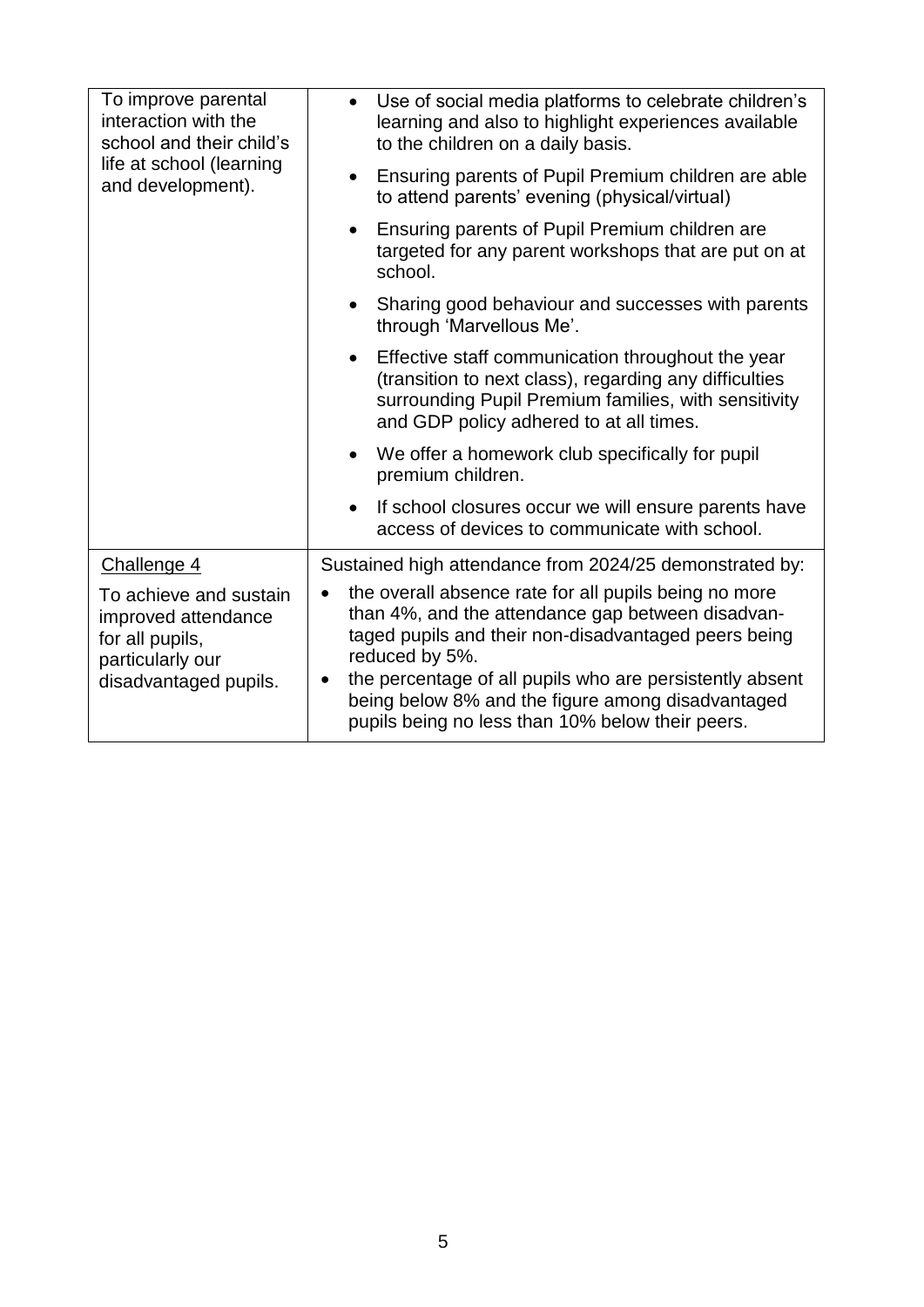## **Activity in this academic year**

This details how we intend to spend our pupil premium (and recovery premium funding) **this academic year** to address the challenges listed above.

### **Teaching (for example, CPD, recruitment and retention)**

Budgeted cost: £55,000

| <b>Activity</b>                                                                                                                                                                                                                                                                                                   | <b>Evidence that supports this</b><br>approach                                                                                                                                                                                                                                                                                         | <b>Challenge</b><br>number(s)<br>addressed |
|-------------------------------------------------------------------------------------------------------------------------------------------------------------------------------------------------------------------------------------------------------------------------------------------------------------------|----------------------------------------------------------------------------------------------------------------------------------------------------------------------------------------------------------------------------------------------------------------------------------------------------------------------------------------|--------------------------------------------|
| Staff CPD in order to<br>increase the use of key<br>vocabulary and application<br>of writing skills. Support<br>staff to develop breadth and<br>depth of vocabulary.<br>CPD on school<br>priorities.<br>Coaching programme.<br>$\bullet$<br>Expertise across the Trust.                                           | High quality teaching improves pupil<br>outcomes and effective professional<br>development offers a crucial tool to<br>develop teaching quality and enhance<br>children's outcomes in the classroom.<br>https://educationendowmentfoundation.o<br>rg.uk/education-evidence/guidance-<br>reports/effective-professional-<br>development | 1                                          |
| Staff know and understand<br>their pupils and their<br>influences. Where children<br>are not making sufficient<br>process from their starting<br>points, they are swiftly<br>identified and addressed<br>through appropriate and<br>targeted intervention.<br>Vulnerable groups and their<br>needs/outcomes are a | Knowing your children well will have a<br>positive impact on classroom behaviour<br>and outcomes.<br>https://educationendowmentfoundation.o<br>rg.uk/education-evidence/guidance-<br>reports/behaviour<br>https://assets.publishing.service.gov.uk/go<br>vernment/uploads/system/uploads/attach<br>ment data/file/473974/DFE-          | 1, 3                                       |
| whole school performance<br>management target (all<br>teachers know how to<br>analyse data and to<br>prioritise intervention).<br>Whole school training on<br>use of FFT to analyse data<br>and set targets.<br>All teachers know the<br>disadvantaged children in<br>their class and their                       | RR411 Supporting the attainment of dis<br>advantaged pupils.pdf                                                                                                                                                                                                                                                                        |                                            |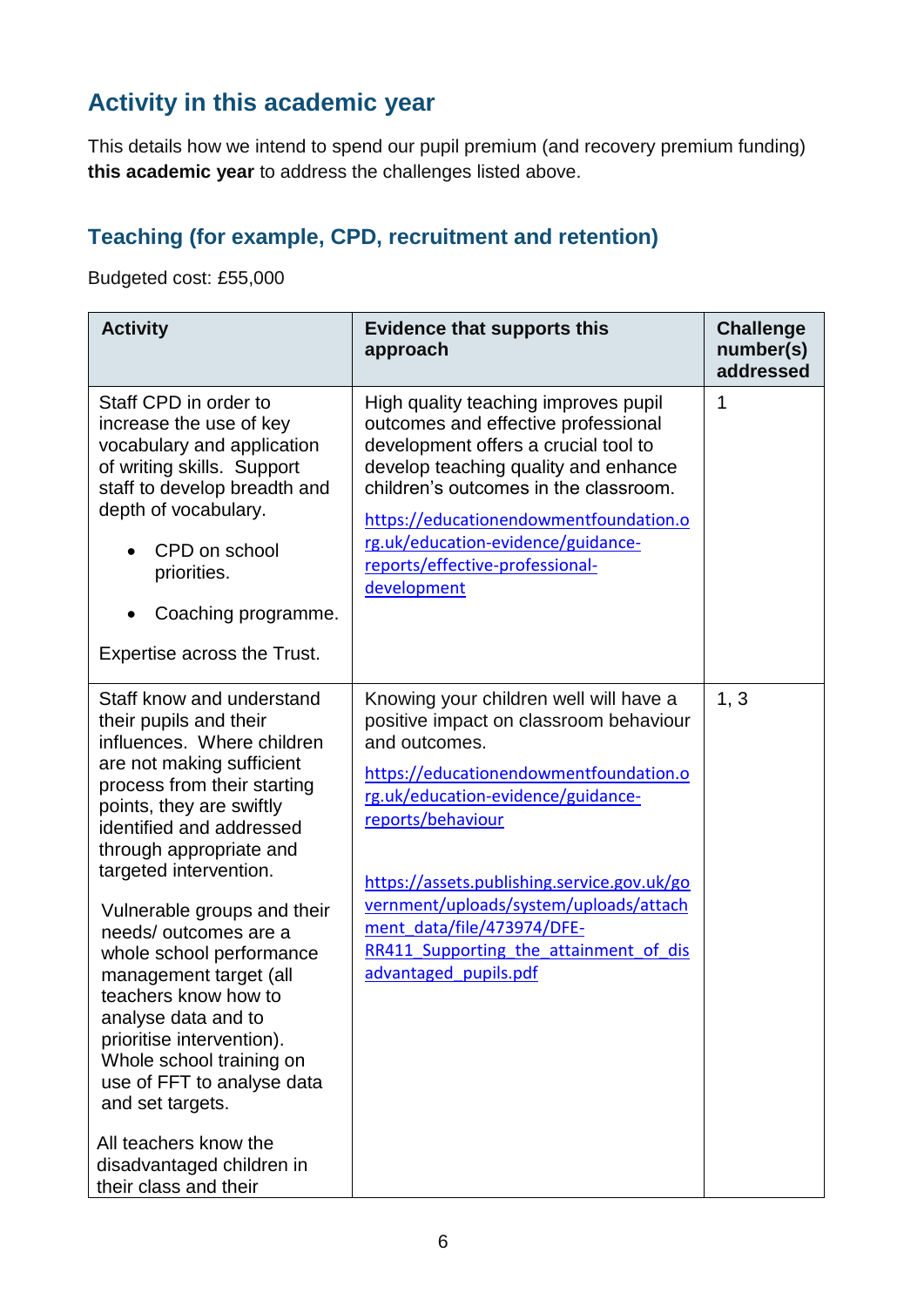| attainment and progress<br>within the context of the<br>class and the year group.<br>All teachers understand the<br>importance of progress in the                          |                                                                                                                                                                                               |            |
|----------------------------------------------------------------------------------------------------------------------------------------------------------------------------|-----------------------------------------------------------------------------------------------------------------------------------------------------------------------------------------------|------------|
| context of disadvantaged<br>pupils.                                                                                                                                        |                                                                                                                                                                                               |            |
| All adults linked to the child's<br>learning are fully aware of<br>their needs, targets and<br>planning for the following<br>week.                                         |                                                                                                                                                                                               |            |
| Interventions are planned<br>with realistic and achievable<br>goals, therefore promoting<br>progress.                                                                      |                                                                                                                                                                                               |            |
| <b>Transition activities are</b><br>carefully planned to ensure<br>that historic information is<br>shared with future class<br>teacher/support staff.                      | Positive culture permeates the setting<br>in all areas.<br>https://educationendowmentfoundation.o<br>rg.uk/guidance-for-teachers/leadership                                                   | 1, 2, 3, 4 |
| Leadership have developed<br>an environment where<br>expectations are the same<br>for all and a no excuses<br>culture is fostered. Target<br>setting avoids stereo-typing. |                                                                                                                                                                                               |            |
| Purchase of additional<br>resources/equipment to<br>support teaching and<br>learning.                                                                                      | Resources that are fit for purpose<br>benefit access to learning for all<br>children.<br>https://educationendowmentfoundation.<br>org.uk/education-evidence/guidance-<br>reports/maths-ks-2-3 | 1, 2, 4    |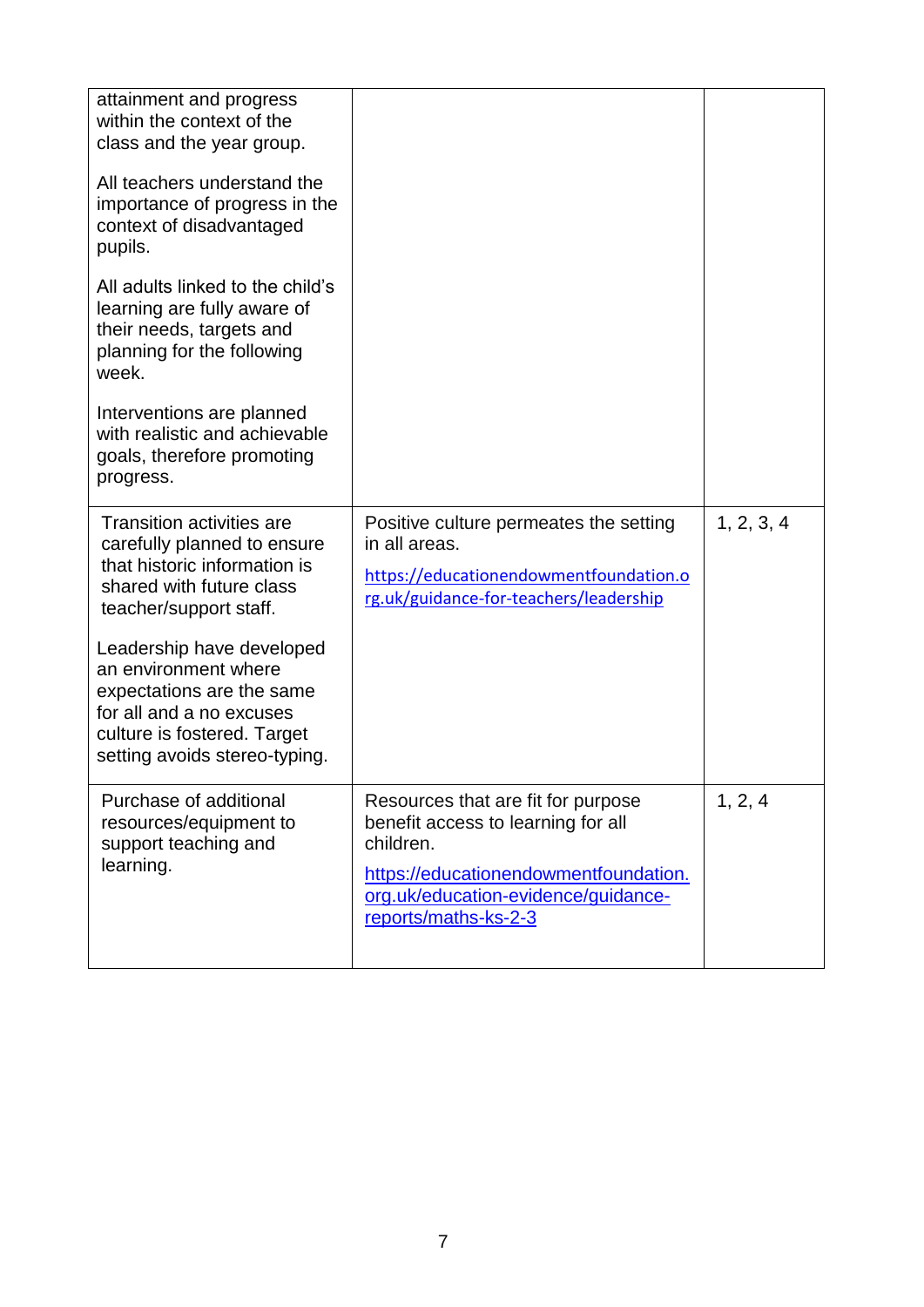#### **Targeted academic support (for example, tutoring, one-to-one support structured interventions)**

Budgeted cost: **£21,000**

| <b>Activity</b>                                                                                                                                                                                                                                                                                                                                                                                              | Evidence that supports this approach                                                                                                                                                                                                                                                                                                                          | <b>Challenge</b><br>number(s)<br>addressed |
|--------------------------------------------------------------------------------------------------------------------------------------------------------------------------------------------------------------------------------------------------------------------------------------------------------------------------------------------------------------------------------------------------------------|---------------------------------------------------------------------------------------------------------------------------------------------------------------------------------------------------------------------------------------------------------------------------------------------------------------------------------------------------------------|--------------------------------------------|
| Engaging with the<br><b>National Tutoring Pro-</b><br>gramme to provide a<br>blend of tuition,<br>mentoring and school-<br>led tutoring for pupils<br>whose education has<br>been most impacted by<br>the pandemic. A<br>significant proportion of<br>the pupils who receive<br>tutoring will be<br>disadvantaged, including<br>those who are high<br>attainers.                                             | Tuition targeted at specific needs and<br>knowledge gaps can be an effective<br>method to support low attaining pupils or<br>those falling behind, both one-to-one:<br>One to one tuition   EEF (educationendow-<br>mentfoundation.org.uk)<br>And in small groups:<br><b>Small group tuition   Toolkit Strand   Educa-</b><br>tion Endowment Foundation   EEF | 1                                          |
| Subscription to Third<br>Space Maths tuition for<br>24 pupils during the<br>academic year. Focus<br>on current Y3 to close<br>gaps and Y6 SATs<br>program. Children<br>receive online 1:1 tuition<br>with a maths tutor for 1 x<br>50 minute session each<br>week. A significant<br>proportion of the pupils<br>who receive tutoring will<br>be disadvantaged,<br>including those who are<br>high attainers. | Tuition targeted at specific needs and<br>knowledge gaps can be an effective<br>method to support low attaining pupils or<br>those falling behind, both one-to-one:<br>One to one tuition   EEF (educationendow-<br>mentfoundation.org.uk)                                                                                                                    | 1                                          |

#### **Wider strategies (for example, related to attendance, behaviour, wellbeing)**

Budgeted cost: **£25,755**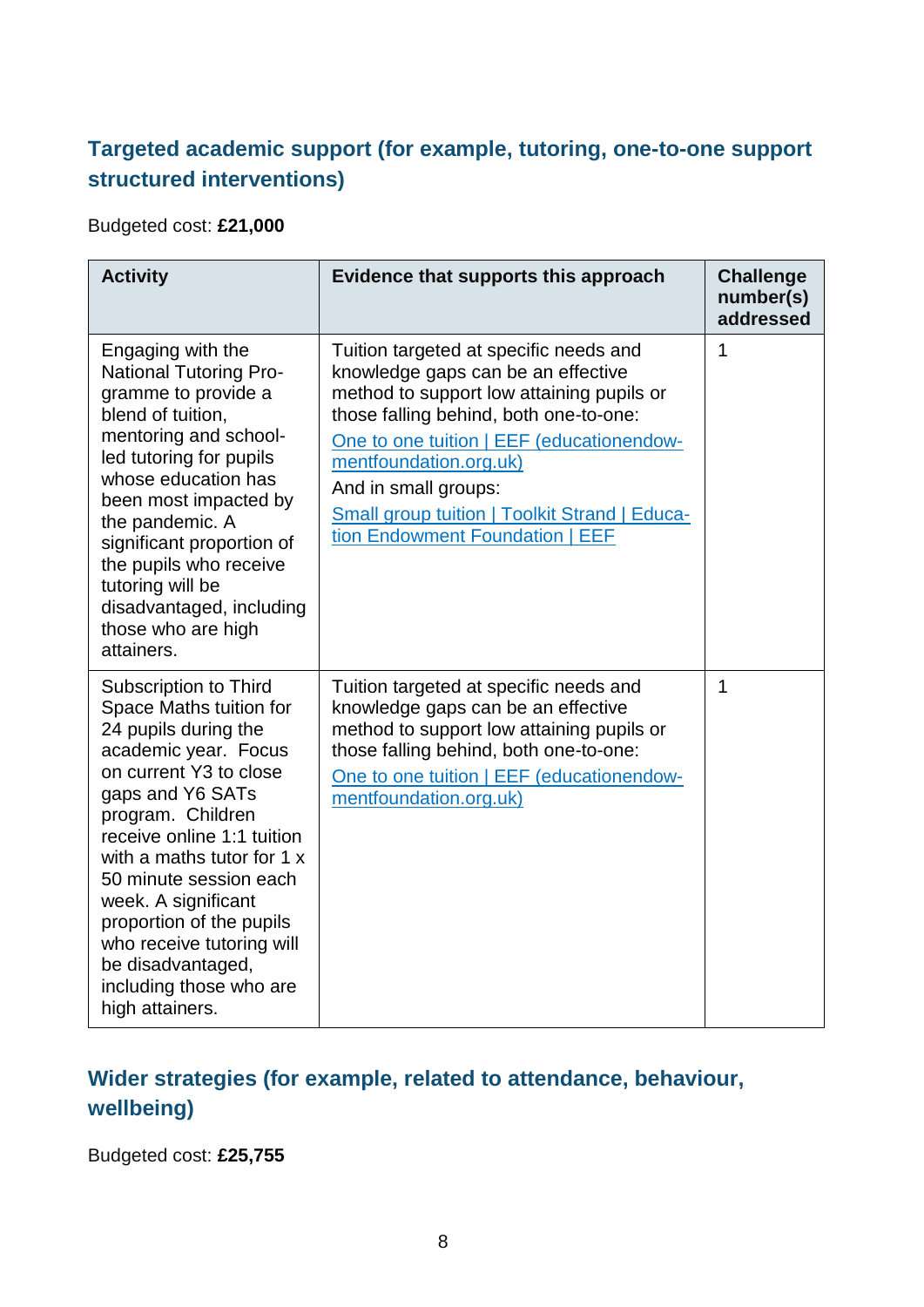| <b>Activity</b>                                                                                                                                                                                                                                                                                                                                                                                             | <b>Evidence that supports this</b><br>approach                                                                                                                                                                                                                                                                                                                         | <b>Challenge</b><br>number(s)<br>addressed |
|-------------------------------------------------------------------------------------------------------------------------------------------------------------------------------------------------------------------------------------------------------------------------------------------------------------------------------------------------------------------------------------------------------------|------------------------------------------------------------------------------------------------------------------------------------------------------------------------------------------------------------------------------------------------------------------------------------------------------------------------------------------------------------------------|--------------------------------------------|
| Whole staff training on behaviour<br>management with the aim of<br>developing our school ethos and<br>improving behaviour across school.<br>Purchase of 'Marvellous Me'<br>software to support staff and<br>parental engagement with pupils<br>behaviour and learning.                                                                                                                                      | Both targeted interventions and<br>universal approaches can have<br>positive overall effects:<br><b>Behaviour interventions   EEF</b><br>(educationendowmentfoundatio<br>n.org.uk)<br><b>Metacognition and Self</b><br><b>Regulated learning (EEF)</b>                                                                                                                 | 3                                          |
| Embedding principles of good<br>practice set out in the DfE's<br><b>Improving School Attendance</b><br>advice.<br>This will involve training and release<br>time for staff to develop and<br>implement new procedures and<br>appointing attendance/support<br>officers to improve attendance. Strict<br>adherence to attendance policy and<br>support for vulnerable families<br>through invitation to EHA. | The DfE guidance has been<br>informed by engagement with<br>schools that have significantly<br>reduced levels of absence and<br>persistent absence<br>https://www.gov.uk/government<br>/news/new-measures-to-<br>reduce-pupil-absence                                                                                                                                  | $\overline{4}$                             |
| Deprivation fund - eg.match-funding<br>towards music lessons, funding of<br>educational visits, support towards<br>purchase of school uniform.                                                                                                                                                                                                                                                              | Based on our experiences and<br>those of similar schools to ours,<br>we have identified a need to set<br>a small amount of funding aside<br>to respond quickly to additional<br>needs.<br>https://educationendowmentfou<br>ndation.org.uk/education-<br>evidence/evidence-<br>reviews/parental-engagement                                                              | 1, 2, 3, 4                                 |
| Part time Family Liaison Officer to<br>support vulnerable families with at-<br>tendance and acute needs.<br>Training of member of Staff to be<br>Mental Health Lead.<br>Training of additional support staff in<br>emotion coaching.                                                                                                                                                                        | Children have access to<br>support to enable them to<br>positively develop their health<br>and wellbeing.<br>In times of need there is always<br>someone to talk to regarding<br>the child and their emotional<br>wellbeing. This support is also<br>available to parents and<br>struggling families<br>https://dera.ioe.ac.uk/12136/1/d<br>ownload%3Fid=156367&filena | 2,3,4                                      |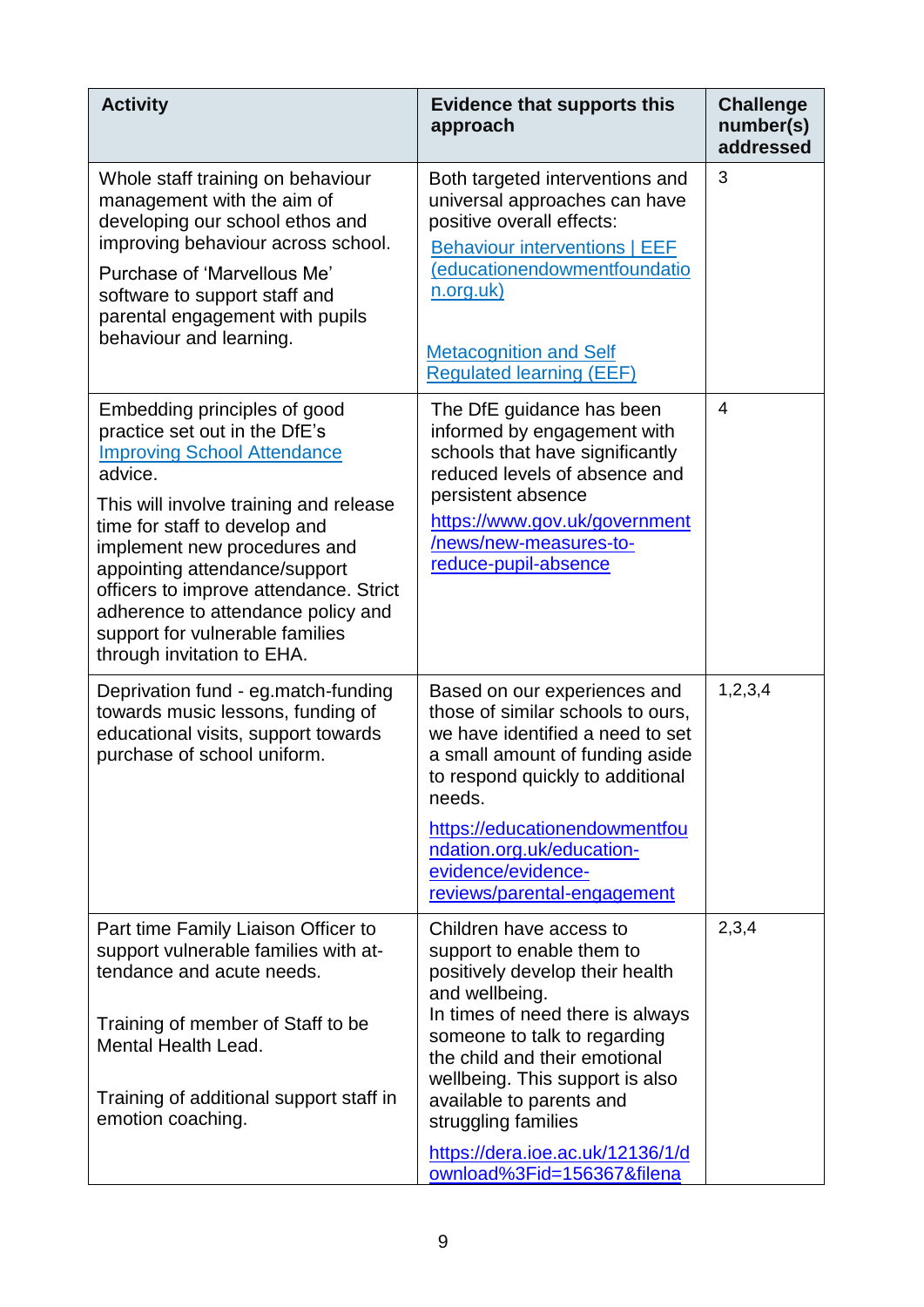|                                                                                                                                            | me=how-to-involve-hard-to-<br>reach-parents-full-report.pdf                                                                                                                                                                                                                                                                                                         |       |
|--------------------------------------------------------------------------------------------------------------------------------------------|---------------------------------------------------------------------------------------------------------------------------------------------------------------------------------------------------------------------------------------------------------------------------------------------------------------------------------------------------------------------|-------|
| Organising parent support work-<br>shops e.g cooking on a budget,<br>budgeting for families and supporting<br>children with their learning | Parents have access to<br>parental support sessions (this<br>is viewed as a whole school<br>approach to developing good<br>relationships - with the<br>improvement of children's<br>learning as a clear and<br>consistent goal.<br>https://assets.publishing.service<br>.gov.uk/government/uploads/sy<br>stem/uploads/attachment_data/<br>file/182508/DFE-RR156.pdf | 2,3,4 |
|                                                                                                                                            | https://educationendowmentfoun<br>dation.org.uk/education-<br>evidence/guidance-<br>reports/supporting-parents                                                                                                                                                                                                                                                      |       |

# **Total budgeted cost: £101,755**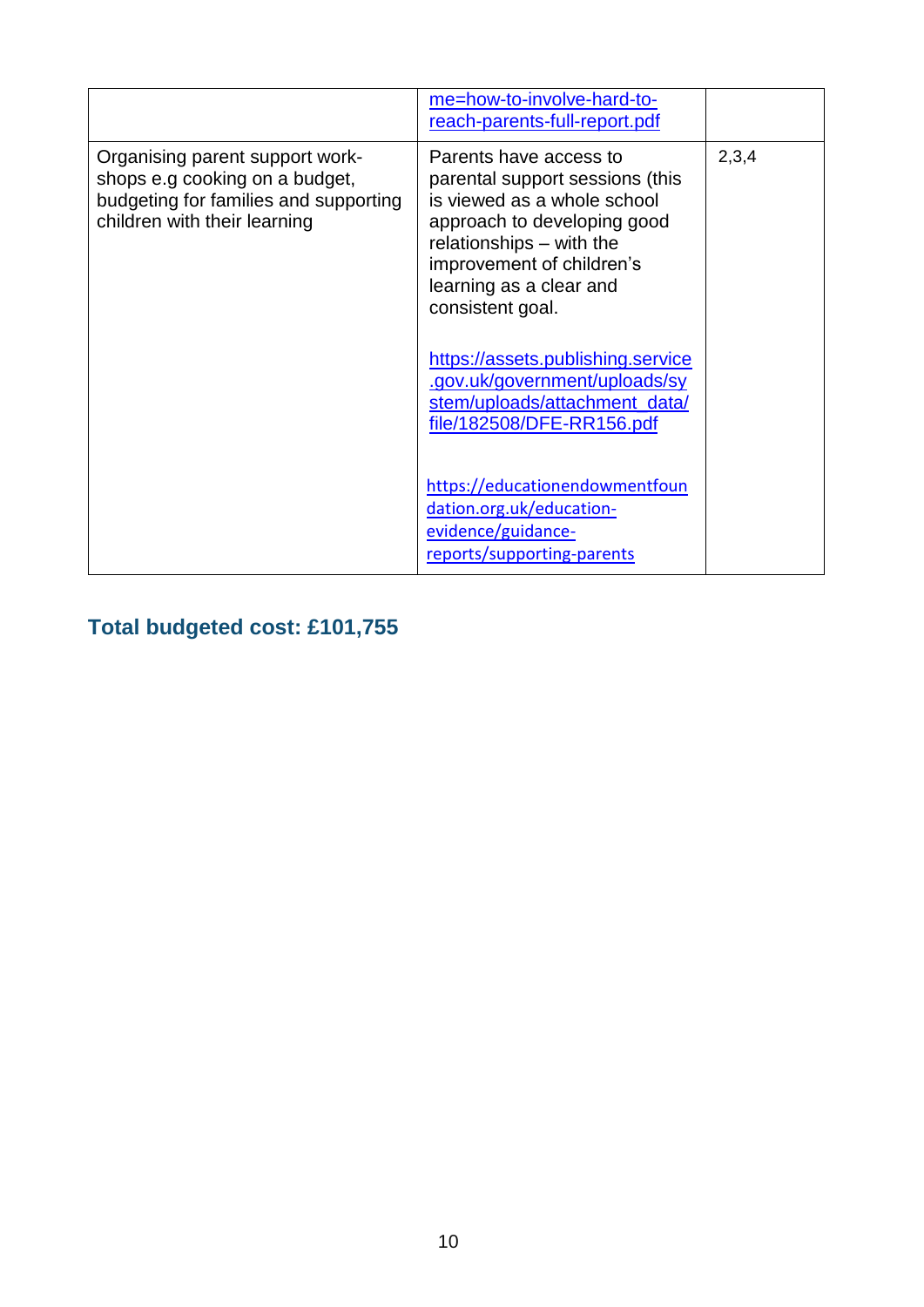# **Part B: Review of outcomes in the previous academic year**

#### **Pupil premium strategy outcomes**

This details the impact that our pupil premium activity had on pupils in the 2020 to 2021 academic year.

The priorities for Pupil Premium (Targeted academic support) 2020/2021 were:

Potential gaps arising between learners including PP due to difficulties regarding recovery of prior knowledge.

- Establish small group writing interventions for PP children who are falling behind agerelated expectations in writing and maths. (TIME programme and National Tutoring Programme)
- Additional interventions aimed at high prior attaining pupils to ensure they remain on track for GD at end of KS2. Investigate intervention 1:1 tuition – maths – approx. £7,500 for year for 12 pupils.

Learning needs need to be quickly identified and addressed through regular data analysis.

 Limited vocabulary is limiting attainment in GPS and writing. Staff CPD in order to increase use of key vocabulary and application of skills. Develop breadth and depth of vocabulary (understanding and in context - See school development plan target).

Impact Review (July 2021)

- 1. Small group writing interventions these have taken place both as part of the TIME funding and the National Tuition Programme in addition to internal interventions run by support staff. Children from all year groups have been selected according to data (Pupil Progress Meetings) and provision allocated.
- 2. Limited Vocabulary- CPD and a focus on explicit teaching of vocabulary during reading lessons has taken place. Impact can be seen in recent lesson observation feedback. NTP funding was also used to purchase workbooks on Spelling Grammar and Punctuation activities to support all children following the National Lockdown.

The priorities for Pupil Premium (Wider strategies) 2020/2021 were:

- Full time Family Liaison Officer to support families with attendance and acute need. Two highly trained TAs to run the WAVES programme, providing an area in which to take groups, create quality support for vulnerable children.
- Promote access to extra-curricular activities visits, educational experiences, music and sporting activities (Covid allowing – Current government advice states that schools do not engage in such activities).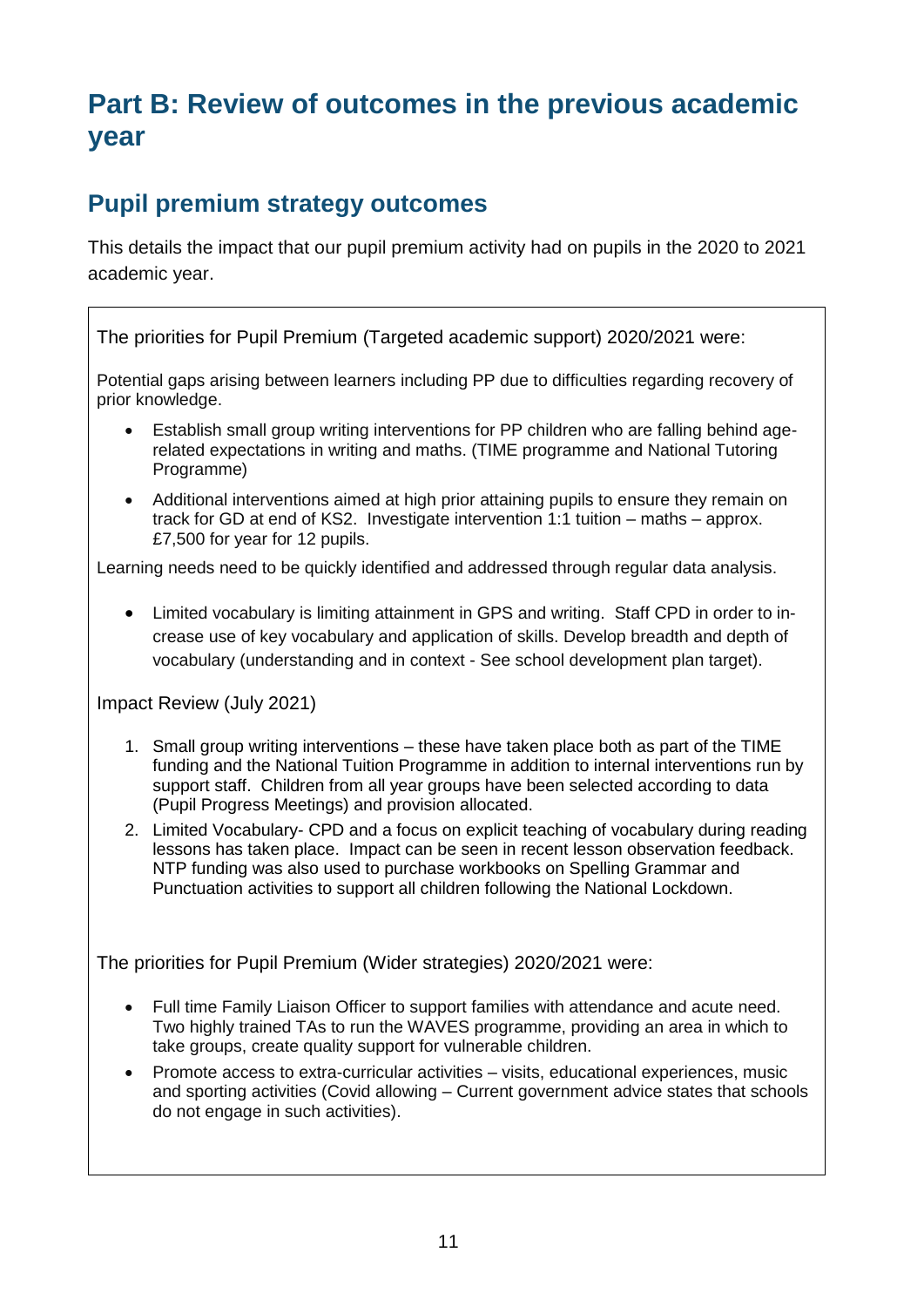Impact Review (July 2021)

1. Family Liaison officer has supported vulnerable families throughout the lockdown and beyond. This has included those entitled to FSM. Support has included delivery of vouchers and food parcels, regular telephone contact, clothing bank. Impact of this support can be seen in parental questionnaires undertaken on return to school following the National Lockdown.

TAs working within the WAVEs programme have supported children during lockdown and beyond. Impact can be seen in child questionnaires.

- 2. Guidance has changed, however extra-curricular after school activities will recommence in September 2021.
- 3. Residential activity week planned for Y6 pupils in July 2021 this did not take place due to a Year 6 bubble closure.

### **Externally provided programmes**

| <b>Programme</b>         | <b>Provider</b>             |
|--------------------------|-----------------------------|
| <b>Third Space Maths</b> | <b>Third Space Learning</b> |
| <b>TIME Provider</b>     | <b>Fierte Trust</b>         |
| School led tutoring      | <b>NTP</b>                  |

## **Further information (optional)**

#### **Additional activity**

Our pupil premium strategy will be supplemented by additional activity that is not being funded by pupil premium or recovery premium. That will include:

- utilising a [DfE grant to train a senior mental health lead.](https://www.gov.uk/guidance/senior-mental-health-lead-training) The training we have selected will focus on the training needs identified through the online tool: to develop our understanding of our pupils' needs, give pupils a voice in how we address wellbeing, and support more effective collaboration with parents.
- offering a wide range of high-quality extracurricular activities to boost wellbeing, behaviour, attendance, and aspiration. Activities will focus on building life skills such as confidence, resilience, and socialising. Disadvantaged pupils will be encouraged and supported to participate.

#### **Planning, implementation, and evaluation**

We triangulated evidence from multiple sources of data including assessments, engagement in class book scrutiny, conversations with parents, students and teachers in order to identify the challenges faced by disadvantaged pupils. We also used the EEF's families of schools database to view the performance of disadvantaged pupils in